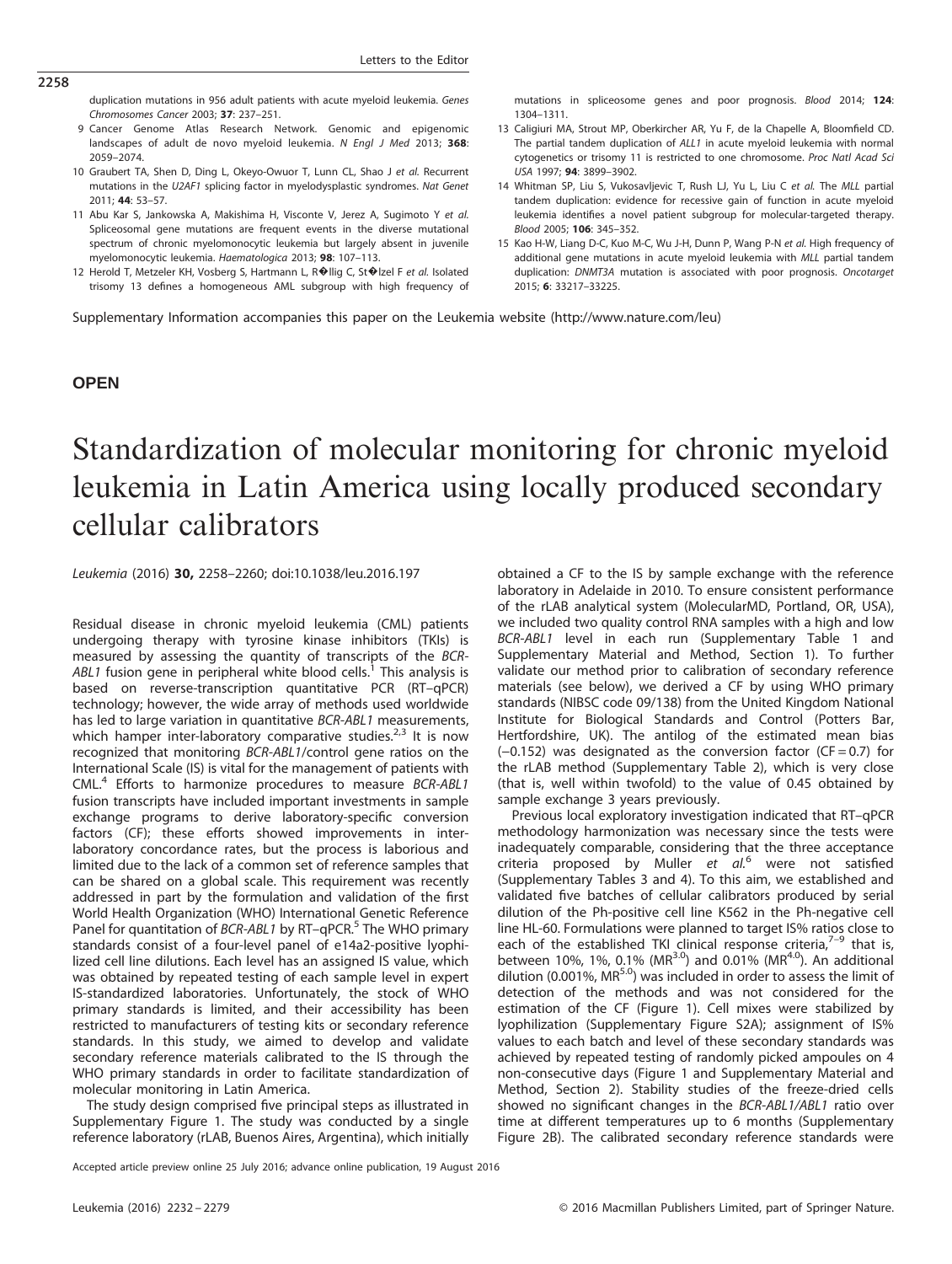

Figure 1. Study design for the nominal IS% value assignment and BCR-ABL1 testing by participating laboratories.



Figure 2. (a) Relative difference between nominal and measured IS% ratios for all calibrator levels combined (black circle). (b) Residual difference after CF conversion. Error bars show 95% LOA interval. (c) Correlation graph. Comparison of IS% ratios from 41 whole blood samples, interchanged between the rLAB and local Lab#09. Gray-colored squares represent the concordance area for the assignment of the molecular response. Black points, concordant results. Red points, discordant results. Black line, equality line.

distributed to 18 testing laboratories from seven countries in Latin America. Each laboratory followed the calibrators' instructions for use, which recommended four independent runs on different days for the two panels (Supplementary Materials and Methods, Section 3). A total of 1312 RT–qPCR positive results were generated; mean raw percentage ratios generated in all laboratories were consistent with a 10-fold serial dilution and were linear for the first four levels (Supplementary Figure S3); before CF calculation, in order to assess if bias was uniform across the BCR-ABL1 expression range, Bland–Altman analysis $10$  was performed for each assay (Supplementary Material and Method, Section 4). All the assays showed a uniform bias, indicating that a valid CF could be calculated for these methods (Supplementary Table 5). All raw percentage ratios measured within the linear range of each local RT–qPCR method were compared against a single set of reference values, the nominal IS% ratios. Laboratory-specific CFs were calculated by Bland–Altman method<sup>10</sup> (Supplementary Table 5). The relative mean bias ranged from − 0.45-fold to +0.25-fold in distinct laboratories (Figure 2a); after correction of the individual raw percent ratios with the laboratory-specific CF, the residual mean bias was null (Figure 2b, Supplementary Figure S4). In addition, raw BCR-ABL1/ABL1 percent ratios generated in each laboratory were used to assess the corresponding level-specific coefficient of variation (CV): between 8 and 58% (12 out of 18 laboratories with an average CV less than 30%). As expected, BCR-ABL1 was inconsistently detected below the linear quantitative detection range of the RT–qPCR method in the lowest positive samples (fifth calibrator); for the 10 laboratories that tested the fifth calibrator, the overall BCR-ABL1 detection rate ranged from 12.5 to 100%. In total, eight out of ten laboratories could reproducibly detect BCR-ABL1 in level-5 samples (Supplementary Table 5). Interestingly, five laboratories had previous standardization;